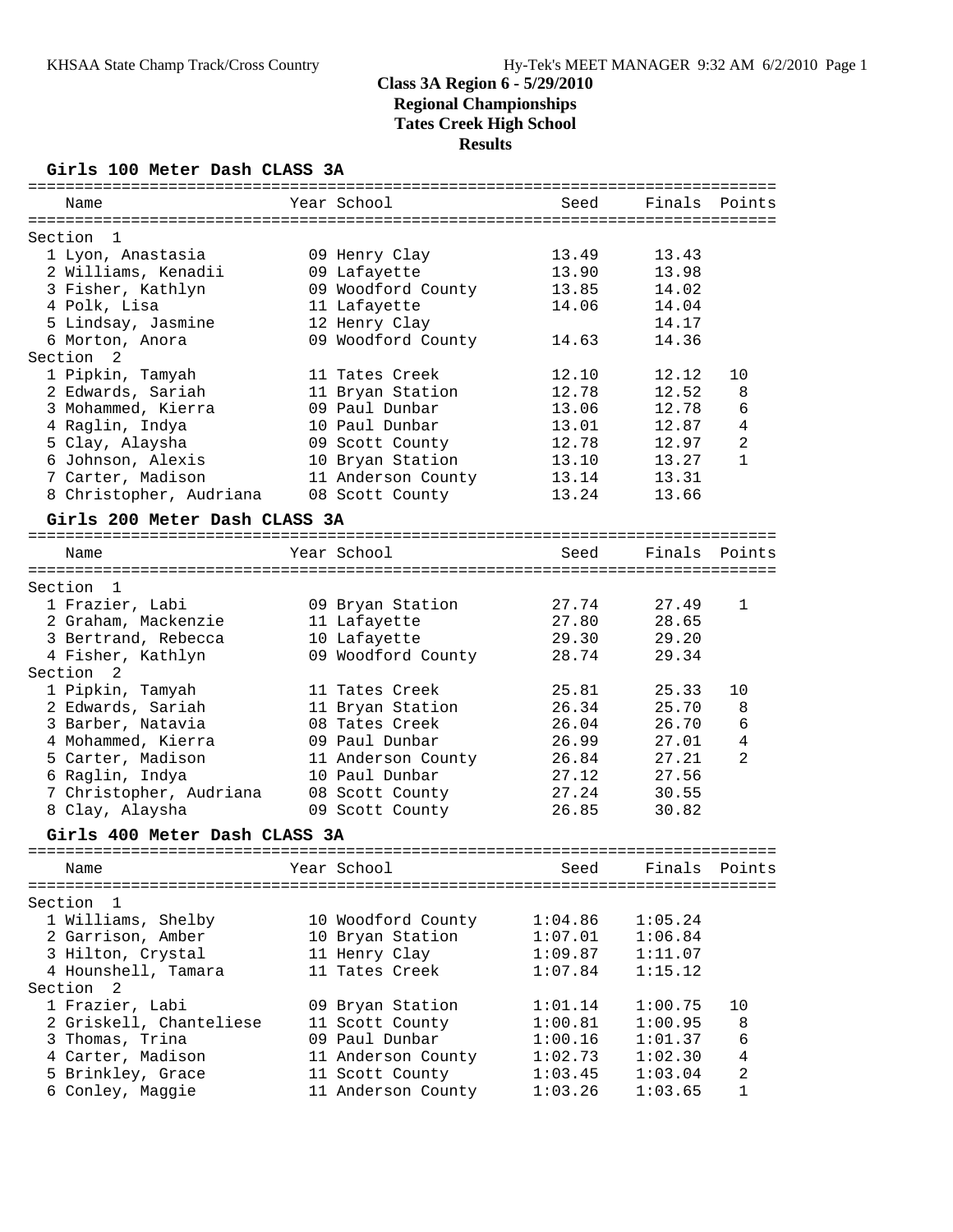# **Class 3A Region 6 - 5/29/2010**

**Regional Championships Tates Creek High School**

# **Results**

| Girls 400 Meter Dash CLASS 3A |                    |          |          |                |
|-------------------------------|--------------------|----------|----------|----------------|
| 7 Ledford, Anna               | 10 Woodford County | 1:04.76  | 1:04.35  |                |
| 8 Graham, Mackenzie           | 11 Lafayette       | 1:02.50  | 1:04.91  |                |
| Girls 800 Meter Run CLASS 3A  |                    |          |          |                |
|                               |                    |          |          |                |
| Name                          | Year School        | Seed     | Finals   | Points         |
| Section<br>$\overline{1}$     |                    |          |          |                |
| 1 Bostrom, Anna               | 12 Woodford County | 2:17.59  | 2:17.20  | 10             |
| 2 Klein, Megan                | 11 Paul Dunbar     | 2:23.86  | 2:18.98  | 8              |
| 3 Besten, Shelley             | 12 Henry Clay      | 2:29.69  | 2:19.98  | 6              |
| 4 Grenfell, Alyssa            | 11 Woodford County | 2:25.04  | 2:25.74  | $\overline{4}$ |
| 5 Conrad, Ally                | 10 Scott County    | 2:25.14  | 2:28.72  | 2              |
| 6 Conley, Maggie              | 11 Anderson County | 2:26.48  | 2:32.22  | 1              |
| 7 Smith, Caroline             | 12 Henry Clay      | 2:27.36  | 2:32.52  |                |
| 8 Smiley, Abbey               | 10 Paul Dunbar     | 2:40.96  | 2:41.91  |                |
| 9 Rodrigue, Olivia            | 09 Lafayette       | 2:48.00  | 2:42.49  |                |
| 10 Drury, Courtney            | 11 Anderson County | 2:44.85  | 2:43.67  |                |
| 11 VonHellens, Seirra         | 10 Scott County    | 2:41.70  | 2:45.21  |                |
| 12 Webb, Kelsey               | 10 Lafayette       | 2:40.30  | 2:45.67  |                |
| 13 Scott, Traci               | 10 Tates Creek     | 2:54.41  | 2:54.83  |                |
| 14 Taylor, Tiara              | 09 Bryan Station   | 2:49.74  | 3:02.88  |                |
| -- Herron, Reecie             | 10 Tates Creek     | 2:39.86  | DNF      |                |
|                               |                    |          |          |                |
| Girls 1600 Meter Run CLASS 3A |                    |          |          |                |
| Name                          | Year School        | Seed     | Finals   | Points         |
|                               |                    |          |          |                |
| 1 Bostrom, Anna               | 12 Woodford County | 4:54.06  | 5:03.71  | 10             |
| 2 Klein, Megan                | 11 Paul Dunbar     | 5:12.90  | 5:12.54  | 8              |
| 3 Smith, Caroline             | 12 Henry Clay      | 5:27.85  | 5:23.33  | 6              |
| 4 Hancock, Amanda             | 11 Paul Dunbar     | 5:33.12  | 5:28.42  | 4              |
| 5 Conrad, Ally                | 10 Scott County    | 5:28.42  | 5:37.61  | 2              |
| 6 Mullins, Miranda            | 09 Lafayette       | 5:56.00  | 5:56.98  | 1              |
| 7 Williamson, Kaitlyn         | 10 Lafayette       | 6:16.00  | 6:13.80  |                |
| 8 Ishmael, Lauren             | 11 Scott County    | 6:27.37  | 6:27.39  |                |
| 9 Dobias, Casey               | 09 Tates Creek     | 6:24.25  | 6:31.19  |                |
| 10 Menges, Sara               | 10 Woodford County | 6:26.33  | 6:40.67  |                |
| 11 Taylor, Tiara              | 09 Bryan Station   | 6:34.01  | 6:49.00  |                |
| 12 Mrvos, Abigail             | 09 Tates Creek     | 6:34.76  | 6:57.33  |                |
| Girls 3200 Meter Run CLASS 3A |                    |          |          |                |
| Name                          | Year School        | Seed     | Finals   |                |
|                               |                    |          |          | Points         |
| 1 Bostrom, Anna               | 12 Woodford County | 10:39.23 | 11:54.10 | 10             |
| 2 Klein, Megan                | 11 Paul Dunbar     | 11:30.33 | 12:10.46 | 8              |
| 3 Hancock, Amanda             | 11 Paul Dunbar     | 11:55.14 | 12:12.26 | 6              |
| 4 Mullins, Miranda            | 09 Lafayette       | 13:02.00 | 13:06.55 | 4              |
| 5 Effinger, Rachel            | 10 Woodford County | 12:42.84 | 13:20.95 | 2              |
| 6 VonHellens, Seirra          | 10 Scott County    | 12:56.30 | 13:21.12 | 1              |
| 7 Early, Macy                 | 09 Henry Clay      | 13:10.46 | 13:25.04 |                |
| 8 Williamson, Kaitlyn         | 10 Lafayette       | 13:53.00 | 14:19.63 |                |
| 9 Mrvos, Abigail              | 09 Tates Creek     | 15:08.19 | 15:58.57 |                |
|                               |                    |          |          |                |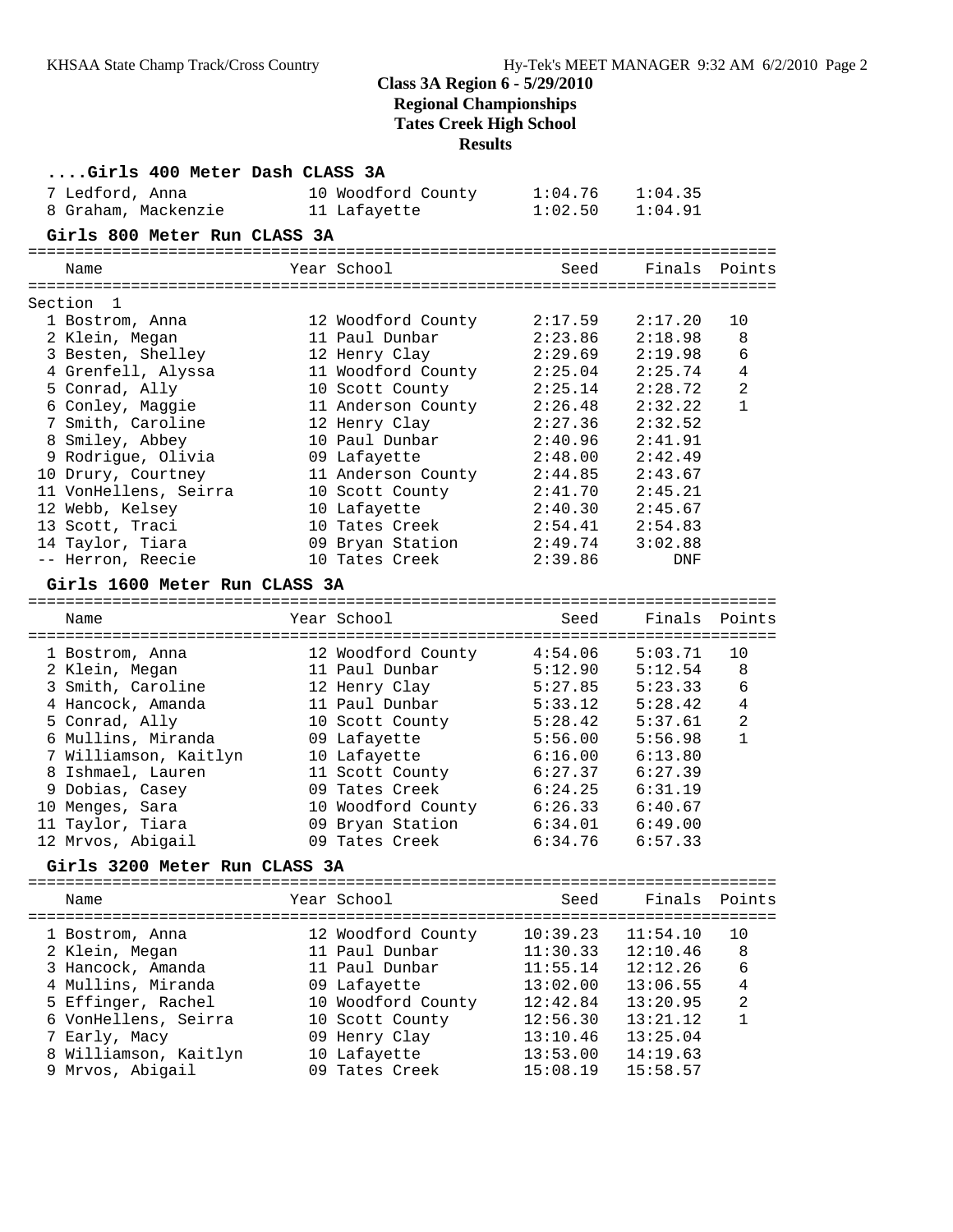### **Girls 100 Meter Hurdles CLASS 3A**

| ==========                                    |                                 | -----------------            |                |              |
|-----------------------------------------------|---------------------------------|------------------------------|----------------|--------------|
| Name                                          | Year School                     | Seed                         | Finals         | Points       |
|                                               |                                 |                              |                |              |
| 1 Ray, Tamara                                 | 09 Scott County                 | 18.74                        | 18.29          |              |
| 2 Powell, Katelyn                             | 09 Paul Dunbar                  | 18.60<br>18.40               | 18.45<br>18.83 |              |
| 3 Petersen, Dani                              | 11 Henry Clay                   | 18.69                        | 19.11          |              |
| 4 Cowan, Amari<br>5 Sams, Rebekah             | 09 Lafayette<br>10 Paul Dunbar  | 19.50                        | 19.88          |              |
| 6 Query, Elizabeth                            | 09 Henry Clay                   | 19.31                        | 20.17          |              |
| Section<br>-2                                 |                                 |                              |                |              |
| 1 Williams, Nealy                             | 12 Bryan Station                | 15.30                        | 15.20          | 10           |
| 2 Harris, Christiana                          | 10 Scott County                 | 16.24                        | 16.24          | 8            |
| 3 Harmon, Jordan                              | 08 Tates Creek                  | 16.77                        | 17.02          | 6            |
| 4 Kratt, Shelby                               | 10 Woodford County              | 17.74                        | 17.70          | 4            |
| 5 Grenfell, Laura                             | 09 Woodford County              | 17.34                        | 17.72          | 2            |
| 6 Ward, Kayla                                 | 09 Bryan Station                | 17.78                        | 17.89          | $\mathbf{1}$ |
| 7 Shelton, Sabrina                            | 11 Anderson County              | 17.72                        | 18.60          |              |
| 8 English, Lauren                             | 09 Lafayette                    | 18.20                        | 18.82          |              |
| Girls 300 Meter Hurdles CLASS 3A              |                                 |                              |                |              |
|                                               |                                 |                              |                |              |
| Name                                          | Year School                     | Seed                         | Finals         | Points       |
|                                               |                                 |                              |                |              |
| Section<br>$\overline{1}$                     |                                 | 54.41                        | 52.51          | 2            |
| 1 McClanahan, Kristen<br>2 Powell, Katelyn    | 10 Henry Clay<br>09 Paul Dunbar | 53.60                        | 53.24          |              |
| 3 Shelton, Sabrina                            | 11 Anderson County              | 54.20                        | 56.41          |              |
| 4 Sams, Rebekah                               | 10 Paul Dunbar                  | 56.33                        | 56.50          |              |
| 5 English, Lauren                             | 09 Lafayette                    | 55.80                        | 57.13          |              |
| 6 Query, Elizabeth                            | 09 Henry Clay                   | 55.90                        | 57.42          |              |
| Section<br>2                                  |                                 |                              |                |              |
| 1 Williams, Nealy                             | 12 Bryan Station                | 45.45                        | 44.95          | 10           |
| 2 Dean, Tatiyana                              | 09 Tates Creek                  | 48.00                        | 47.54          | 8            |
| 3 Kratt, Shelby                               | 10 Woodford County              | 49.66                        | 48.09          | 6            |
| 4 Harris, Christiana                          | 10 Scott County                 | 50.05                        | 49.29          | 4            |
| 5 Ward, Kayla                                 | 09 Bryan Station                | 50.43                        | 52.57          | 1            |
| 6 Ray, Tamara                                 | 09 Scott County                 | 52.64                        | 52.93          |              |
| 7 Grenfell, Laura                             | 09 Woodford County              | 49.44                        | 52.94          |              |
| 8 Cowan, Amari                                | 09 Lafayette                    | 53.50                        | 54.23          |              |
| Girls 4x100 Meter Relay CLASS 3A              |                                 |                              |                |              |
|                                               |                                 |                              |                |              |
| School                                        |                                 | Seed                         | Finals         | Points       |
|                                               |                                 |                              |                |              |
| Section<br>$\mathbf{1}$                       |                                 |                              |                |              |
| 1 Tates Creek                                 |                                 | 49.01                        | 49.01          | 10           |
| 1) Barber, Natavia 08                         |                                 | 2) Dean, Tatiyana 09         |                |              |
| 3) Pipkin, Tamyah 11                          |                                 | 4) Tichenor, Michelle 10     |                |              |
| 2 Bryan Station                               |                                 | 50.49                        | 50.34          | 8            |
| 1) Edwards, Sariah 11                         |                                 | 2) Frazier, Labi 09          |                |              |
| 3) Stevenson, Jailyn 11                       |                                 | 4) Johnson, Alexis 10        |                |              |
| 3 Scott County<br>1) Christopher, Audriana 08 |                                 | 51.14<br>2) Clay, Alaysha 09 | 50.75          | 6            |
| 3) Jackson, Shauntae 11                       |                                 | 4) McKee, Breonna 12         |                |              |
| 4 Paul Dunbar                                 |                                 | 51.11                        | 50.80          | 4            |
|                                               |                                 |                              |                |              |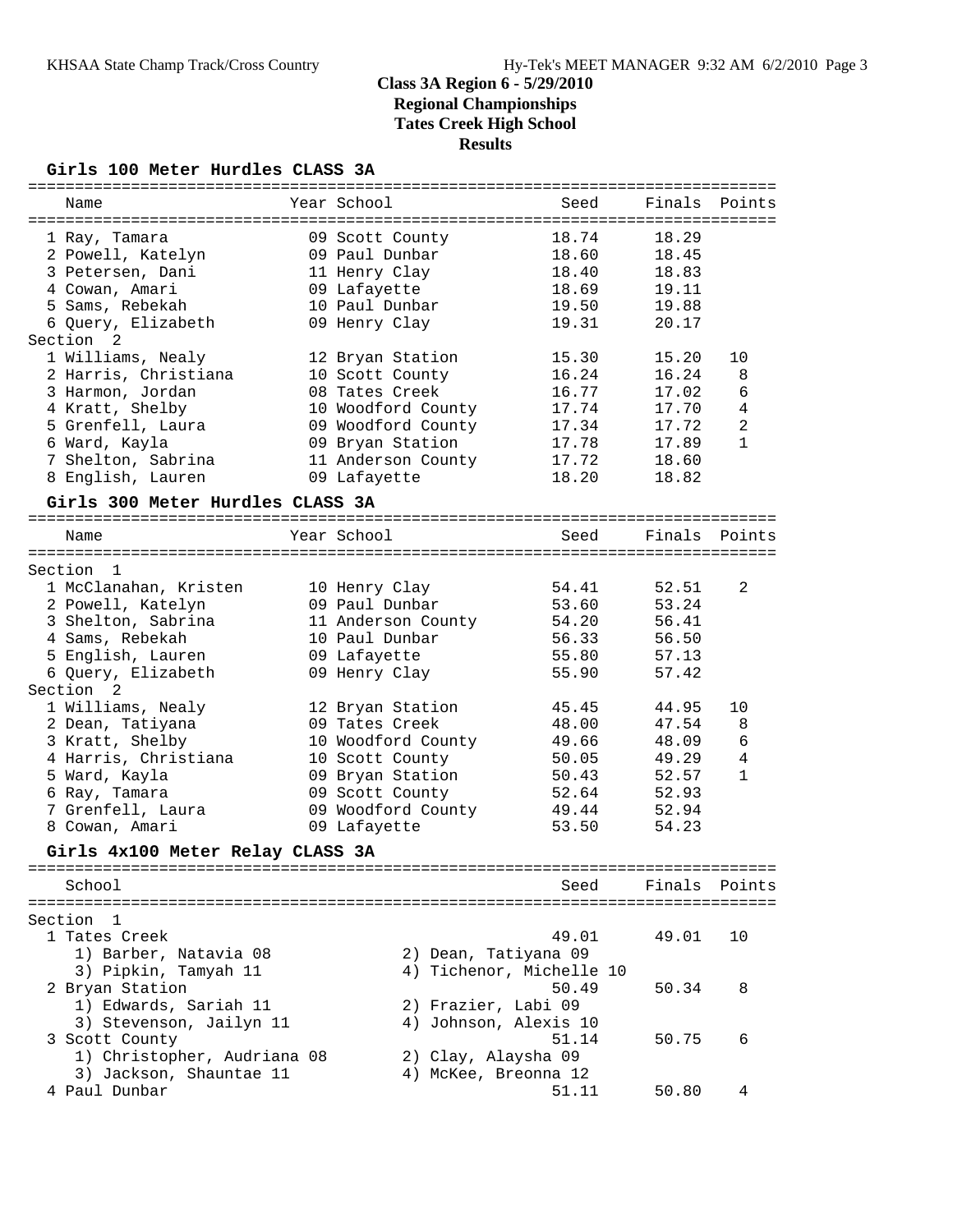### **....Girls 4x100 Meter Relay CLASS 3A**

| 1) Proctor, Vashti 11       | 2) Marnitz, Shelby 12  |       |              |
|-----------------------------|------------------------|-------|--------------|
| 3) Haney, Courtney 12       | 4) Raglin, Indya 10    |       |              |
| 5 Henry Clay                | 53.80                  | 53.13 | -2           |
| 1) Blair, Gentel 10         | 2) LaPrelle, Alexis 10 |       |              |
| 3) Lindsay, Jasmine 12      | 4) Lyon, Anastasia 09  |       |              |
| 6 Woodford County           | 54.72                  | 53.62 | $\mathbf{1}$ |
| 1) Czack, Allie 10          | 2) Hickey, Stasha 10   |       |              |
| 3) Pendleton, Anne Haley 10 | 4) Morton, Anora 09    |       |              |
| 7 Lafayette                 | 54.30                  | 53.80 |              |
| 1) Bertrand, Rebecca 10     | 2) Polk, Lisa 11       |       |              |
| 3) Williams, Kenadii 09     | 4) Smith, Jasmyn 11    |       |              |
| 8 Anderson County           | 56.59                  | 57.98 |              |
| 1) Wilhite, Adrian 09       | 2) Yeaste, Tori 10     |       |              |
| 3) Shelton, Sabrina 11      | 4) Cubert, Morgan 11   |       |              |

#### **Girls 4x200 Meter Relay CLASS 3A**

================================================================================ School Seed Finals Points ================================================================================ 1 Tates Creek 1:44.41 1:43.35 10 1) Barber, Natavia 08 2) Dean, Tatiyana 09 3) Tichenor, Michelle 10 4) Pipkin, Tamyah 11 2 Bryan Station 1:46.11 1:46.38 8 1) Edwards, Sariah 11 2) Frazier, Labi 09 3) Stevenson, Jailyn 11 4) Jackson, Markedra 10 3 Paul Dunbar 1:48.35 1:47.33 6 1) Proctor, Vashti 11 2) Haney, Courtney 12 3) Marnitz, Shelby 12 (4) Raglin, Indya 10 4 Scott County 1:50.40 1:49.49 4 1) Griskell, Chanteliese 11 2) Harris, Christiana 10 3) Christopher, Audriana 08 4) Crawford, Audrey 09 5 Henry Clay 1:52.90 1:50.55 2 1) LaPrelle, Alexis 10 2) Lindsay, Jasmine 12 3) Lyon, Anastasia 09 4) Blair, Gentel 10 6 Woodford County 1:52.08 1:51.11 1 1) Czack, Allie 10 2) Fisher, Kathlyn 09 3) Hickey, Stasha 10  $\hskip1cm \hskip1cm 4$ ) Ledford, Anna 10 7 Lafayette 1:54.00 1:53.48 1) Graham, Mackenzie 11 2) Smith, Jasmyn 11 3) Williams, Kenadii 09 4) Bertrand, Rebecca 10 **Girls 4x400 Meter Relay CLASS 3A** ================================================================================

 School Seed Finals Points ================================================================================ 1 Henry Clay 4:16.40 4:10.70 10 1) Besten, Shelley 12 2) Smith, Caroline 12 3) Lindsay, Jasmine 12 4) Suter, Tameisha 12 2 Scott County 4:17.90 4:13.04 8 1) Brinkley, Grace 11 2) Griskell, Chanteliese 11 3) Harris, Danielle 11  $\hskip10mm 4$ ) Conrad, Ally 10 3 Woodford County 4:22.07 4:17.93 6 1) Grenfell, Alyssa 11 2) Grenfell, Laura 09 3) Kratt, Shelby 10 (4) Czack, Allie 10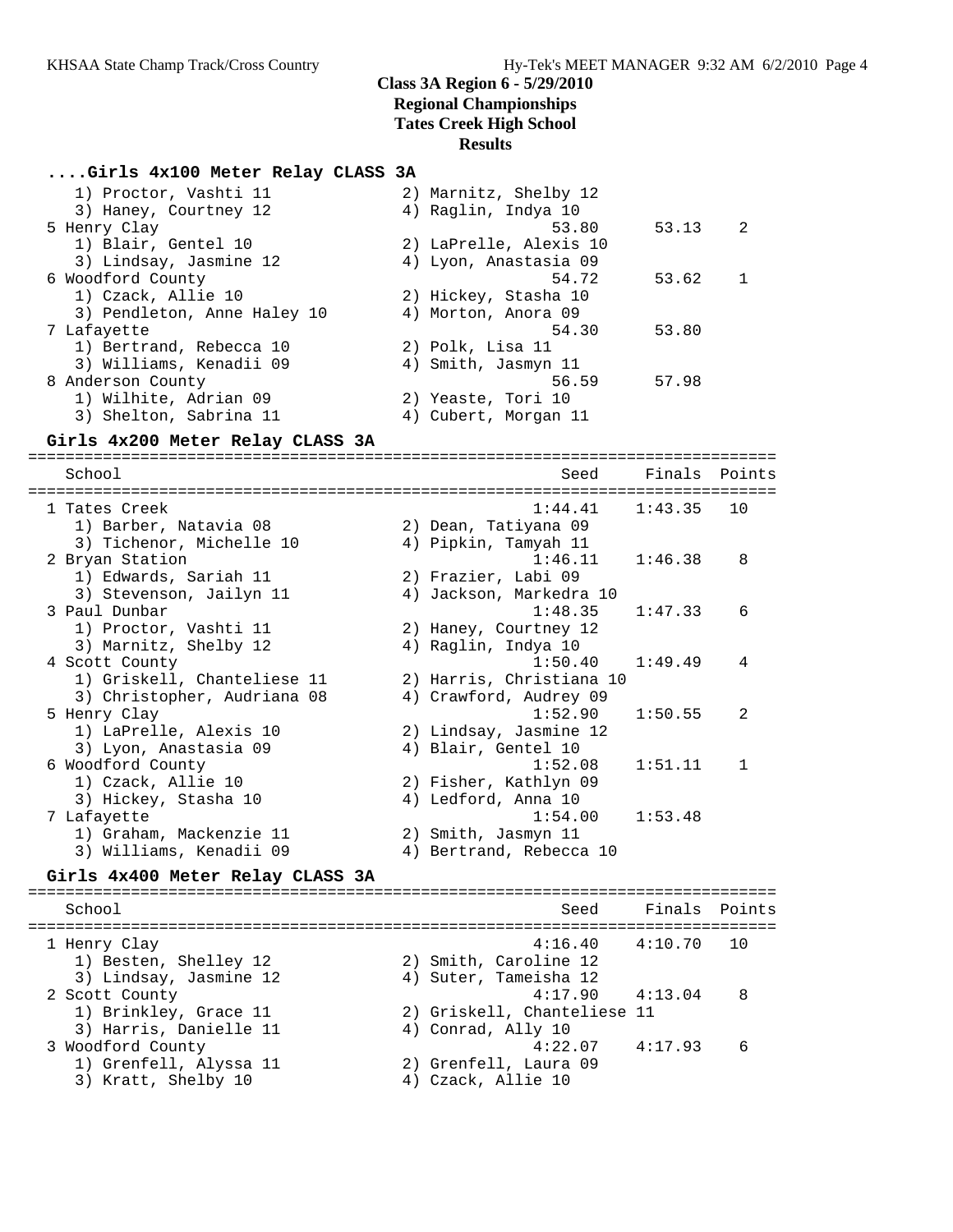## **Class 3A Region 6 - 5/29/2010**

**Regional Championships**

**Tates Creek High School**

#### **Results**

### **....Girls 4x400 Meter Relay CLASS 3A**

| 4 Tates Creek                    | 4:13.99                  | 4:20.46       | 4 |
|----------------------------------|--------------------------|---------------|---|
| 1) Barber, Natavia 08            | 2) Dean, Tatiyana 09     |               |   |
| 3) Harmon, Jordan 08             | 4) Tichenor, Michelle 10 |               |   |
| 5 Lafayette                      | $4:29.53$ $4:31.94$      |               | 2 |
| 1) Graham, Mackenzie 11          | 2) Rodrigue, Sarah 10    |               |   |
| 3) Bertrand, Rebecca 10          | 4) Webb, Kelsey 10       |               |   |
| 6 Paul Dunbar                    | 4:29.00                  | 4:32.87       |   |
| 1) Marnitz, Shelby 12            | 2) Mohammed, Kierra 09   |               |   |
| 3) Smiley, Abbey 10              | 4) Thomas, Trina 09      |               |   |
| 7 Bryan Station                  | 4:27.42                  | 4:35.01       |   |
| 1) White, Marriah 09             | 2) Ward, Kayla 09        |               |   |
| 3) Garrison, Amber 10            | 4) Jackson, Markedra 10  |               |   |
| Girls 4x800 Meter Relay CLASS 3A |                          |               |   |
| School                           | Seed                     | Finals Points |   |

================================================================================ 1 Paul Dunbar 10:16.16 10:15.73 10 1) Thomas, Trina 09 2) Hancock, Amanda 11 3) MacFarland, Emily 11 (4) Smiley, Abbey 10 2 Woodford County 9:57.01 10:19.74 8 1) Williams, Shelby 10 2) Effinger, Rachel 10 3) Page, Morgan 11 4) Grenfell, Alyssa 11 3 Henry Clay 10:37.99 10:29.11 6 1) Besten, Shelley 12 2) Early, Macy 09 3) Smith, Caroline 12 4) Thornton, Samantha 09 4 Scott County 10:42.60 10:33.81 2 1) Brinkley, Grace 11 2) Huellemeier, Holly 08 3) Ishmael, Lauren 11 4) VonHellens, Seirra 10 5 Lafayette 10:40.00 10:38.78 4 1) Webb, Kelsey 10 2) Mullins, Miranda 09 3) Williamson, Kaitlyn 10 4) Rodrigue, Olivia 09 6 Bryan Station 11:31.65 11:25.60 1 1) Taylor, Tiara 09 2) Neal, Brooke 10 3) Garrison, Amber 10  $\hspace{1cm}$  4) White, Marriah 09 7 Tates Creek 11:08.44 11:27.48 1) Herron, Reecie 10 2) Hounshell, Tamara 11 3) Scott, Traci 10 (4) Dobias, Casey 09

### **Girls High Jump CLASS 3A**

| Name                 | Year School        | Seed        | Finals       | Points |   |
|----------------------|--------------------|-------------|--------------|--------|---|
| Flight 1             |                    |             |              |        |   |
| 1 Besten, Shelley    | 12 Henry Clay      | $4 - 10.00$ | $5 - 00.00$  | 10     |   |
| 2 Marnitz, Shelby    | 12 Paul Dunbar     | $4 - 06.00$ | $4 - 08.00$  | -7     |   |
| 2 Jackson, Shauntae  | 11 Scott County    | $4 - 10.00$ | $4 - 08.00$  | 7      |   |
| 4 Harris, Christiana | 10 Scott County    | $4 - 10.00$ | $4 - 06.00$  | 3      |   |
| 4 Smith, Hannah      | 12 Anderson County | $4 - 08.00$ | $J4 - 06.00$ |        | X |
| 4 Williams, Shelby   | 10 Woodford County |             | $4 - 06.00$  | 3      |   |
| 7 Travis, Lauren     | 11 Paul Dunbar     | $4 - 06.00$ | $4 - 04.00$  |        |   |
| 7 Rodriguez, Sharon  | 11 Lafayette       |             | $4 - 04.00$  |        |   |
| 7 Taylor, Tiara      | 09 Bryan Station   |             | $4 - 04.00$  |        |   |
| -- Jackson, Monica   | 10 Tates Creek     |             | ΝH           |        |   |
|                      |                    |             |              |        |   |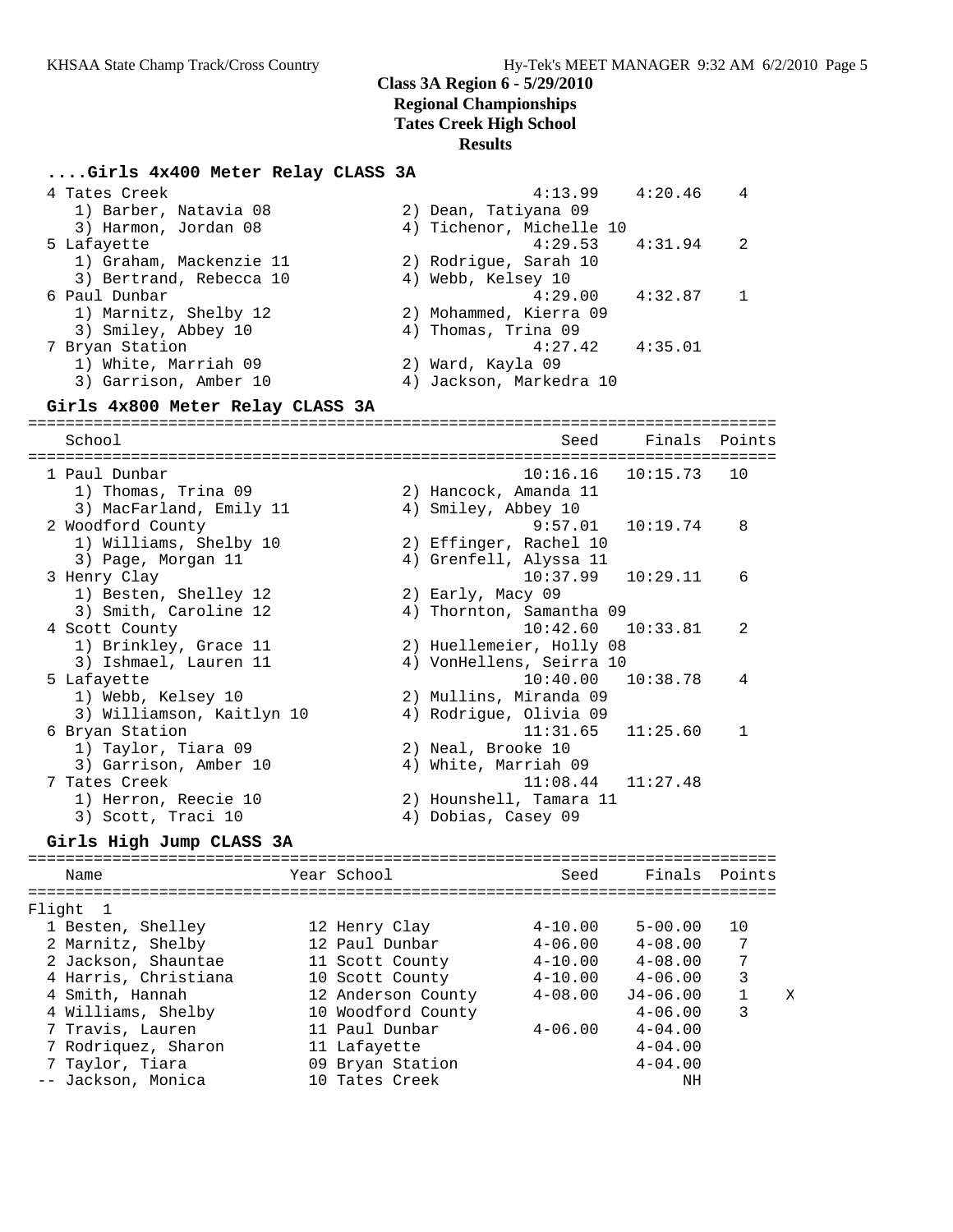**....Girls High Jump CLASS 3A**

| GITIS HIGN JUMP CLASS 3A            |                                       |                              |                              |                   |  |  |  |  |
|-------------------------------------|---------------------------------------|------------------------------|------------------------------|-------------------|--|--|--|--|
| -- Taylor, Tiarra                   | 09 Bryan Station                      |                              | ΝH                           |                   |  |  |  |  |
| Girls Pole Vault CLASS 3A           |                                       |                              |                              |                   |  |  |  |  |
| Name                                | Year School                           | Seed                         | Finals                       | Points            |  |  |  |  |
| 1 Burchett, Laura                   | 10 Woodford County                    | $8 - 00.00$                  | $8 - 00.00$                  | 10                |  |  |  |  |
| 2 Grewe, Kristen                    | 11 Paul Dunbar                        | $8 - 00.00$                  | $7 - 06.00$                  | 8                 |  |  |  |  |
| 2 Grewe, Allison                    | 09 Paul Dunbar                        | $8 - 00.00$                  | J7-06.00                     | 4<br>XX           |  |  |  |  |
| 2 Hickey, Stasha                    | 10 Woodford County                    | $8 - 00.00$                  | $J7-06.00$                   | 6<br>X            |  |  |  |  |
| 5 Jeanjaquet, Alexis                | 09 Henry Clay                         | $7 - 06.00$                  | $7 - 00.00$                  | 2                 |  |  |  |  |
| 6 Cubert, Morgan                    | 11 Anderson County                    | $7 - 00.00$                  | $J6 - 06.00$                 | X                 |  |  |  |  |
| 6 Yeaste, Tori                      | 10 Anderson County                    | $7 - 00.00$                  | $6 - 06.00$                  | 1                 |  |  |  |  |
| Girls Long Jump CLASS 3A            |                                       |                              |                              |                   |  |  |  |  |
| Name                                | Year School                           | Seed                         | Finals                       | Points            |  |  |  |  |
|                                     |                                       | $17 - 04.00$                 | $17 - 02.00$                 |                   |  |  |  |  |
| 1 Williams, Nealy                   | 12 Bryan Station                      |                              |                              | 10<br>8           |  |  |  |  |
| 2 McKee, Breonna                    | 12 Scott County                       | $17 - 02.00$                 | $16 - 04.00$<br>$15 - 06.50$ |                   |  |  |  |  |
| 3 LaPrelle, Alexis                  | 10 Henry Clay                         | $16 - 06.50$                 |                              | 6                 |  |  |  |  |
| 4 Sullivan, Caitlin                 | 08 Woodford County                    | $15 - 06.00$                 | $15 - 05.00$                 | 4                 |  |  |  |  |
| 5 Jackson, Monica                   | 10 Tates Creek                        | $14 - 11.50$                 | $15 - 01.75$                 | 2<br>$\mathbf{1}$ |  |  |  |  |
| 6 Lyon, Anastasia                   | 09 Henry Clay                         | $14 - 08.25$                 | $15 - 01.50$                 |                   |  |  |  |  |
| 7 Thomas, Trina                     | 09 Paul Dunbar                        | $15 - 08.00$                 | 14-11.00                     |                   |  |  |  |  |
| 8 Grewe, Allison                    | 09 Paul Dunbar                        |                              | $13 - 10.50$                 |                   |  |  |  |  |
| 9 Rodriquez, Sharon                 | 11 Lafayette                          | $13 - 09.00$                 | $13 - 08.50$                 |                   |  |  |  |  |
| 10 Stevenson, Jailyn                | 11 Bryan Station                      | $16 - 07.00$                 | $13 - 07.50$                 |                   |  |  |  |  |
| 11 Bond, Ashley<br>-- Clay, Alaysha | 11 Anderson County<br>09 Scott County | $11 - 00.00$<br>$16 - 07.00$ | $11 - 01.50$<br>ND           |                   |  |  |  |  |
| Girls Triple Jump CLASS 3A          |                                       |                              |                              |                   |  |  |  |  |
|                                     | Year School                           |                              | Finals                       |                   |  |  |  |  |
| Name                                |                                       | Seed                         |                              | Points            |  |  |  |  |
| 1 Williams, Nealy                   | 12 Bryan Station                      | $36 - 06.00$                 | $35 - 09.50$                 | 10                |  |  |  |  |
| 2 McKee, Breonna                    | 12 Scott County                       | $35 - 08.00$                 | $35 - 00.50$                 | 8                 |  |  |  |  |
| 3 Mohammed, Kierra                  | 09 Paul Dunbar                        | $33 - 05.00$                 | $33 - 03.75$                 | 6                 |  |  |  |  |
| 4 Grewe, Allison                    | 09 Paul Dunbar                        | $32 - 00.00$                 | $32 - 06.50$                 | 4                 |  |  |  |  |
| 5 Rodriquez, Sharon                 | 11 Lafayette                          | $29 - 09.00$                 | $31 - 09.75$                 | 2                 |  |  |  |  |
| 6 Jeanjaquet, Alexis                | 09 Henry Clay                         | $30 - 03.50$                 | $30 - 11.50$                 | 1                 |  |  |  |  |
| 7 Sullivan, Caitlin                 | 08 Woodford County                    | $31 - 11.00$                 | $30 - 09.00$                 |                   |  |  |  |  |
| 8 Stevenson, Jailyn                 | 11 Bryan Station                      | $30 - 08.50$                 | $29 - 00.75$                 |                   |  |  |  |  |
| 9 Smith, Hannah                     | 12 Anderson County                    | $29 - 02.50$                 | $27 - 06.75$                 |                   |  |  |  |  |
| Girls Shot Put CLASS 3A             |                                       |                              |                              |                   |  |  |  |  |
| Name                                | Year School                           | Seed                         | Finals                       | Points            |  |  |  |  |
|                                     |                                       |                              |                              |                   |  |  |  |  |
| 1 Guy, Sierra                       | 11 Paul Dunbar                        | $32 - 06.00$                 | $34 - 11.50$                 | 10                |  |  |  |  |
| 2 Carpenter, Hannah                 | 10 Woodford County                    | $28 - 05.50$                 | $27 - 07.00$                 | 8                 |  |  |  |  |
| 3 Walker, Meyasha                   | 09 Bryan Station                      | $27 - 07.50$                 | $27 - 02.50$                 | 6                 |  |  |  |  |
| 4 Tichenor, Michelle                | 10 Tates Creek                        | $30 - 00.00$                 | $27 - 01.50$                 | 4                 |  |  |  |  |
| 5 Stewart, Carynn                   | 09 Bryan Station                      | $28 - 05.00$                 | $26 - 07.50$                 | 2                 |  |  |  |  |
|                                     |                                       |                              |                              |                   |  |  |  |  |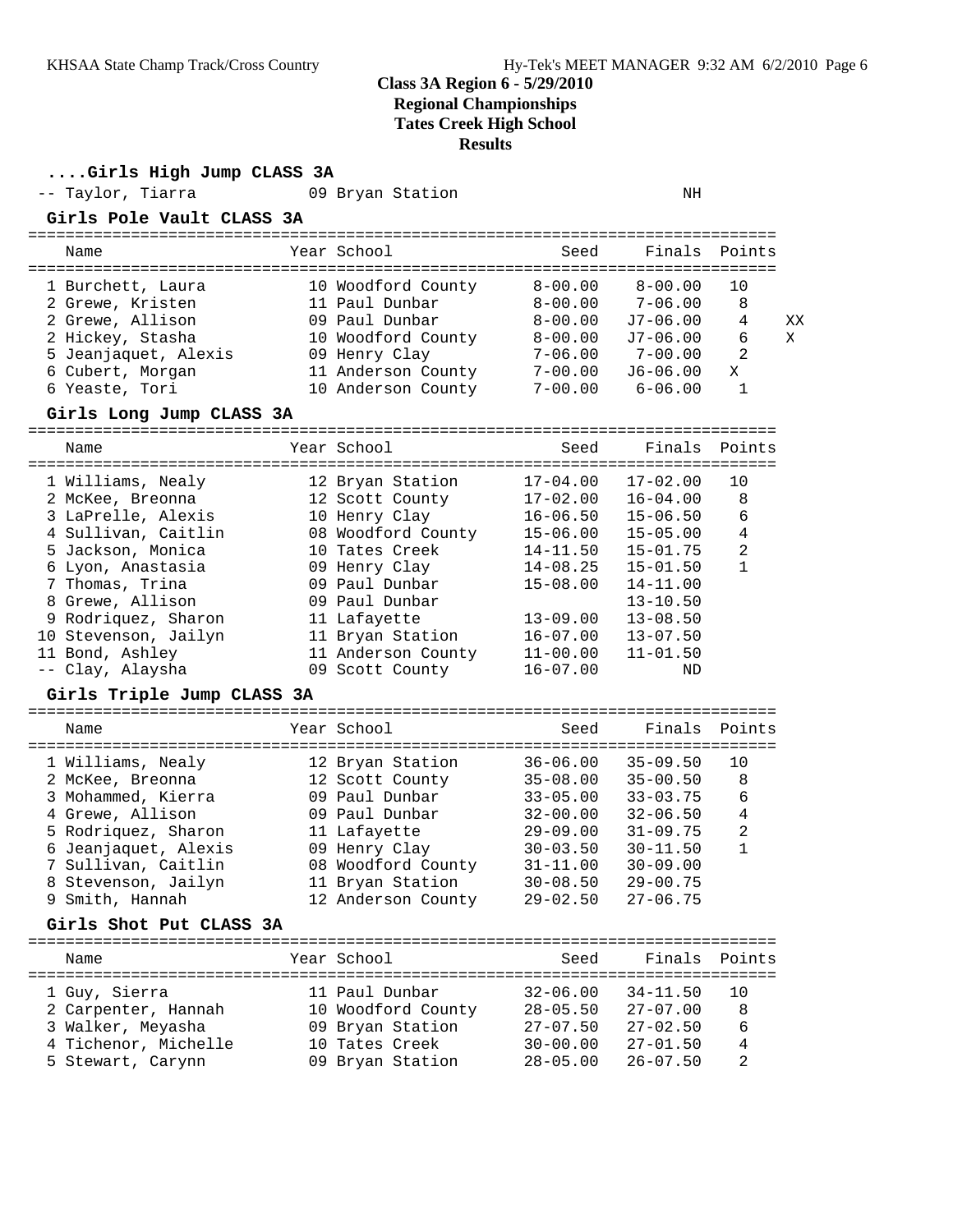## **....Girls Shot Put CLASS 3A**

|           | 6 Padgett, Kelsey<br>7 Love, K'Driyona<br>8 Jeffries, Britteny<br>9 Oliver, Bailee<br>10 Blair, Gentel<br>11 Coleman, Jessica<br>12 Damron, Kimberly<br>13 Bell, Alexis<br>14 Dunn, Jaisah<br>15 Hisel, Courtney | 10 Woodford County<br>10 Tates Creek<br>11 Lafayette<br>12 Anderson County<br>10 Henry Clay<br>12 Paul Dunbar<br>10 Anderson County<br>09 Henry Clay<br>09 Lafayette<br>12 Scott County | $26 - 03.00$<br>$26 - 04.00$<br>24-09.00<br>$26 - 08.00$<br>$23 - 04.00$<br>$20 - 01.00$<br>$22 - 11.50$<br>22-10.00<br>20-11.00<br>$21 - 04.00$ | $25 - 01.00$<br>$24 - 03.50$<br>$23 - 05.50$<br>$23 - 01.00$<br>$22 - 07.00$<br>$21 - 08.50$<br>$20 - 10.00$<br>$20 - 09.50$<br>$19 - 11.00$<br>$18 - 05.00$ | 1              |           |
|-----------|------------------------------------------------------------------------------------------------------------------------------------------------------------------------------------------------------------------|-----------------------------------------------------------------------------------------------------------------------------------------------------------------------------------------|--------------------------------------------------------------------------------------------------------------------------------------------------|--------------------------------------------------------------------------------------------------------------------------------------------------------------|----------------|-----------|
|           | Girls Discus Throw CLASS 3A                                                                                                                                                                                      |                                                                                                                                                                                         |                                                                                                                                                  |                                                                                                                                                              |                |           |
| Name      |                                                                                                                                                                                                                  | Year School                                                                                                                                                                             | Seed                                                                                                                                             |                                                                                                                                                              | Finals Points  |           |
|           | 1 Stewart, Carynn                                                                                                                                                                                                | 09 Bryan Station                                                                                                                                                                        | $93 - 10$                                                                                                                                        | $95 - 04$                                                                                                                                                    | 10             |           |
|           | 2 Guy, Sierra                                                                                                                                                                                                    | 11 Paul Dunbar                                                                                                                                                                          | $90 - 00$                                                                                                                                        | 86-06                                                                                                                                                        | 8              |           |
|           | 3 Carpenter, Hannah                                                                                                                                                                                              | 10 Woodford County                                                                                                                                                                      | $85 - 09$                                                                                                                                        | $83 - 04$                                                                                                                                                    | 6              |           |
|           | 4 Stone, Heather                                                                                                                                                                                                 | 10 Bryan Station                                                                                                                                                                        | 82-04                                                                                                                                            | J83-03                                                                                                                                                       | $\overline{2}$ | $80 - 10$ |
|           | 4 Oliver, Bailee                                                                                                                                                                                                 | 12 Anderson County                                                                                                                                                                      | $90 - 09$                                                                                                                                        | $83 - 03$                                                                                                                                                    | 4              | $83 - 0$  |
|           | 6 Padgett, Kelsey                                                                                                                                                                                                | 10 Woodford County                                                                                                                                                                      | 74-11                                                                                                                                            | 71-11                                                                                                                                                        | $\mathbf{1}$   |           |
|           | 7 Herron, Reecie                                                                                                                                                                                                 | 10 Tates Creek                                                                                                                                                                          | $71 - 02$                                                                                                                                        | $69 - 09$                                                                                                                                                    |                |           |
|           | 8 Brown, Taelor                                                                                                                                                                                                  | 09 Tates Creek                                                                                                                                                                          | $58 - 09$                                                                                                                                        | $58 - 05$                                                                                                                                                    |                |           |
|           | 9 Jeffries, Britteny                                                                                                                                                                                             | 11 Lafayette                                                                                                                                                                            | $66 - 02$                                                                                                                                        | $57 - 10$                                                                                                                                                    |                |           |
|           | 10 Nelson, Laura                                                                                                                                                                                                 | 10 Henry Clay                                                                                                                                                                           | $62 - 11$                                                                                                                                        | $55 - 10$                                                                                                                                                    |                |           |
|           | 11 Damron, Kimberly                                                                                                                                                                                              | 10 Anderson County                                                                                                                                                                      | 60-09                                                                                                                                            | $54 - 03$                                                                                                                                                    |                |           |
|           | 12 Jakobi, Mikali                                                                                                                                                                                                | 09 Henry Clay                                                                                                                                                                           | $50 - 11$                                                                                                                                        | $40 - 02$                                                                                                                                                    |                |           |
|           | Boys 100 Meter Dash CLASS 3A                                                                                                                                                                                     |                                                                                                                                                                                         |                                                                                                                                                  |                                                                                                                                                              |                |           |
|           |                                                                                                                                                                                                                  |                                                                                                                                                                                         |                                                                                                                                                  |                                                                                                                                                              |                |           |
| Name      |                                                                                                                                                                                                                  | Year School                                                                                                                                                                             | Seed                                                                                                                                             |                                                                                                                                                              | Finals Points  |           |
| Section   | $\mathbf{1}$                                                                                                                                                                                                     |                                                                                                                                                                                         |                                                                                                                                                  |                                                                                                                                                              |                |           |
|           | 1 Johnson, Thad                                                                                                                                                                                                  | 12 Paul Dunbar                                                                                                                                                                          | 11.89                                                                                                                                            | 11.70                                                                                                                                                        |                |           |
|           | 2 Sears, Blake                                                                                                                                                                                                   | 12 Scott County                                                                                                                                                                         | 11.84                                                                                                                                            | 11.71                                                                                                                                                        |                |           |
|           | 3 Hunter, Michael                                                                                                                                                                                                | 12 Paul Dunbar                                                                                                                                                                          | 12.29                                                                                                                                            | 12.17                                                                                                                                                        |                |           |
|           | 4 Campbell, Brandon                                                                                                                                                                                              | 10 Woodford County                                                                                                                                                                      | 12.18                                                                                                                                            | 12.20                                                                                                                                                        |                |           |
|           | 5 Morgan, Ross                                                                                                                                                                                                   | 12 Anderson County                                                                                                                                                                      | 12.40                                                                                                                                            | 12.27                                                                                                                                                        |                |           |
|           | 6 Watercutter, Randy                                                                                                                                                                                             | 12 Woodford County                                                                                                                                                                      | 12.64                                                                                                                                            | 12.79                                                                                                                                                        |                |           |
|           | 7 Curtsinger, Blake                                                                                                                                                                                              | 10 Anderson County                                                                                                                                                                      | 12.55                                                                                                                                            | 13.05                                                                                                                                                        |                |           |
| Section 2 |                                                                                                                                                                                                                  |                                                                                                                                                                                         |                                                                                                                                                  |                                                                                                                                                              |                |           |
|           | 1 Mitchell, Chaz                                                                                                                                                                                                 | 12 Bryan Station                                                                                                                                                                        | 10.93                                                                                                                                            | 11.16                                                                                                                                                        | 10             |           |
|           | 2 Brooks, Bo                                                                                                                                                                                                     | 11 Henry Clay                                                                                                                                                                           | 11.30                                                                                                                                            | 11.19                                                                                                                                                        | 8              |           |
|           | 3 Diliberto, Johnathan                                                                                                                                                                                           | 12 Tates Creek                                                                                                                                                                          | 11.16                                                                                                                                            | 11.22                                                                                                                                                        | 6              |           |
|           | 4 Boggs, Damon                                                                                                                                                                                                   | 12 Tates Creek                                                                                                                                                                          | 11.30                                                                                                                                            | 11.26                                                                                                                                                        | 4              |           |
|           | 5 Johnson, Marlon                                                                                                                                                                                                | 11 Lafayette                                                                                                                                                                            | 11.35                                                                                                                                            | 11.39                                                                                                                                                        | 2              |           |
|           | 6 Wilson, Travis                                                                                                                                                                                                 | 12 Bryan Station                                                                                                                                                                        | 11.27                                                                                                                                            | 11.51                                                                                                                                                        | 1              |           |
|           | 7 Montoya, Chris                                                                                                                                                                                                 | 11 Scott County                                                                                                                                                                         | 11.72                                                                                                                                            | 11.55                                                                                                                                                        |                |           |

8 Johnson, Tyrelle 12 Henry Clay 11.65 11.85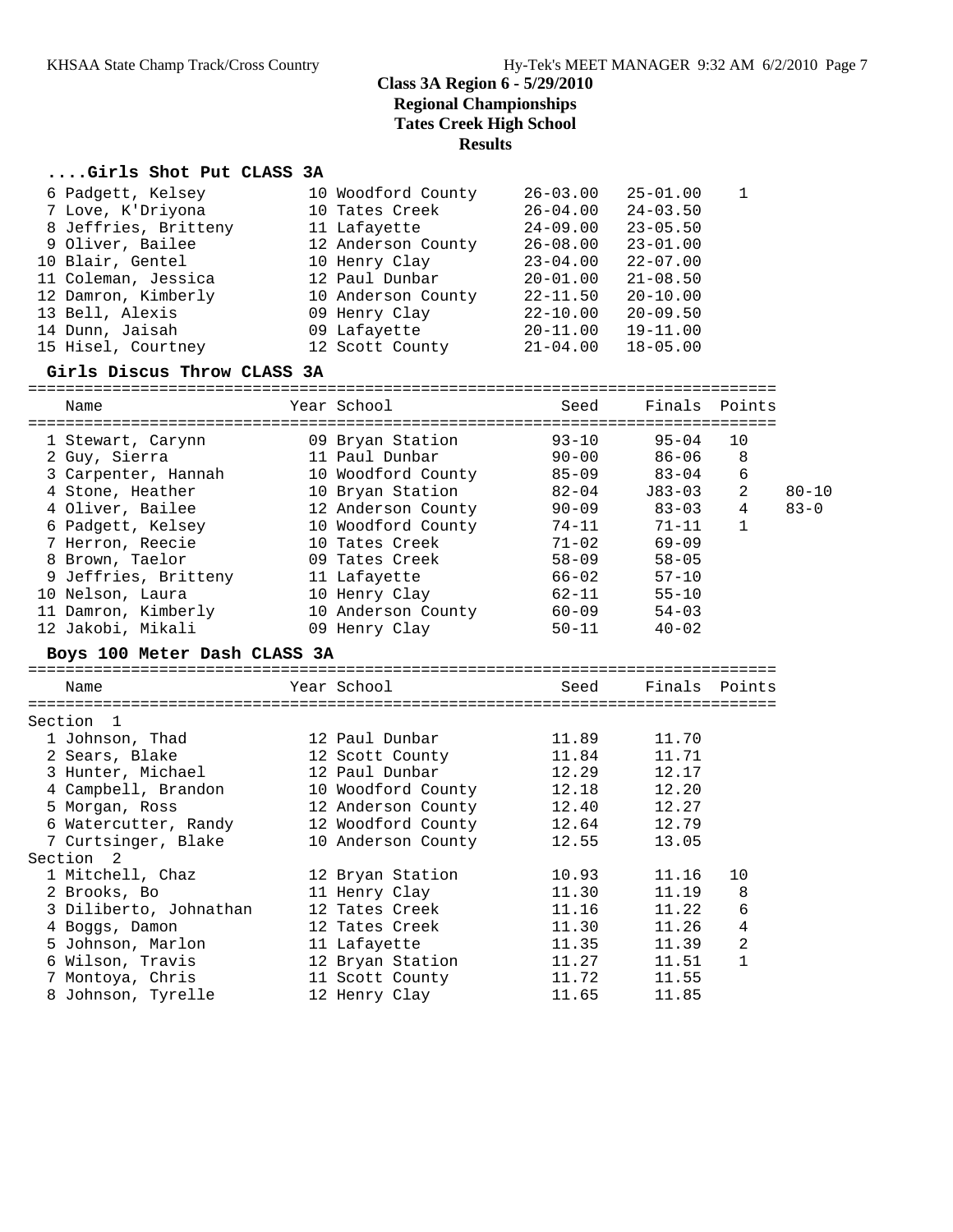### **Boys 200 Meter Dash CLASS 3A**

| ===========                                |                                      |                |                |                                |
|--------------------------------------------|--------------------------------------|----------------|----------------|--------------------------------|
| Name                                       | Year School                          | Seed           | Finals         | Points                         |
|                                            |                                      |                |                |                                |
| Section<br>1                               |                                      |                |                |                                |
| 1 Montoya, Chris                           | 11 Scott County                      | 23.84          | 23.87          |                                |
| 2 Barnes, Jayson                           | 11 Anderson County                   | 23.60          | 24.11          |                                |
| 3 McGregor, Ryan                           | 09 Anderson County                   | 24.02          | 24.16          |                                |
| 4 Mays, Coree                              | 12 Scott County                      | 24.37          | 25.07          |                                |
| 5 Campbell, Brandon                        | 10 Woodford County<br>10 Paul Dunbar |                | 25.43          |                                |
| 6 Pressley, Myles<br>Section               |                                      | 24.24          | 25.90          |                                |
| 2                                          |                                      |                |                |                                |
| 1 Nichols, Brandon                         | 11 Henry Clay<br>12 Bryan Station    | 22.07<br>22.31 | 21.98<br>22.49 | 10<br>8                        |
| 2 Mitchell, Chaz<br>3 Diliberto, Johnathan | 12 Tates Creek                       | 22.66          | 22.67          | 6                              |
|                                            |                                      |                |                |                                |
| 4 Green, Blake                             | 11 Henry Clay                        | 22.51          | 22.83          | 4                              |
| 5 Johnson, Marlon                          | 11 Lafayette<br>12 Tates Creek       | 22.93<br>23.39 | 23.05<br>23.07 | $\overline{a}$<br>$\mathbf{1}$ |
| 6 Boggs, Damon                             |                                      |                |                |                                |
| 7 Wilson, Travis                           | 12 Bryan Station                     | 22.97          | 23.53          |                                |
| 8 Campbell, Derek                          | 10 Woodford County                   | 23.57          | 23.63          |                                |
| Boys 400 Meter Dash CLASS 3A               |                                      |                |                |                                |
| Name                                       | Year School                          | Seed           | Finals         | Points                         |
|                                            |                                      |                |                |                                |
| Section<br>1                               |                                      |                |                |                                |
| 1 McGregor, Ryan                           | 09 Anderson County                   | 54.39          | 53.71          | 1                              |
| 2 Reihmer, Samuel                          | 12 Scott County                      | 56.64          | 54.51          |                                |
| 3 Grubb, Clark                             | 11 Lafayette                         | 54.71          | 54.81          |                                |
| 4 Smith, Brad                              | 10 Scott County                      | 55.69          | 55.61          |                                |
| 5 Barnes, Jayson                           | 11 Anderson County                   | 55.20          | 58.89          |                                |
| 6 Green, Nick                              | 12 Woodford County                   | 1:02.80        | 1:10.13        |                                |
| Section <sub>2</sub>                       |                                      |                |                |                                |
| 1 Nichols, Brandon                         | 11 Henry Clay                        | 48.80          | 47.69          | 10                             |
| 2 Green, Blake                             | 11 Henry Clay                        | 49.81          | 49.05          | 8                              |
| 3 Calderon, Najee                          | 12 Bryan Station                     | 50.04          | 50.62          | 6                              |
| 4 Turner, Devin                            | 12 Tates Creek                       | 52.90          | 51.73          | $\overline{4}$                 |
| 5 Richards, Donte                          | 11 Bryan Station                     | 51.93          | 51.90          | 2                              |
| Boys 800 Meter Run CLASS 3A                |                                      |                |                |                                |
|                                            |                                      |                |                |                                |
| Name                                       | Year School                          | Seed           | Finals         | Points                         |
|                                            |                                      |                |                |                                |
| Section<br>$\mathbf{1}$                    |                                      |                |                |                                |
| 1 Flores, Mark                             | 12 Tates Creek                       | 1:57.61        | 1:56.50        | 10                             |
| 2 Norris, Donovan                          | 11 Scott County                      | 1:59.36        | 1:57.21        | 8                              |
| 3 Hanna, Josiah                            | 12 Paul Dunbar                       | 2:05.76        | 2:01.96        | 6                              |
| 4 Kilgore, Miles                           | 11 Lafayette                         | 2:12.00        | 2:03.14        | $\overline{4}$                 |
| 5 King, Derek                              | 12 Bryan Station                     | 2:05.72        | 2:05.95        | $\overline{c}$                 |
| 6 Lyttle, Adrian                           | 09 Tates Creek                       | 2:03.63        | 2:08.85        | $\mathbf{1}$                   |
| 7 Smith, Johnny                            | 09 Lafayette                         | 2:07.27        | 2:09.91        |                                |
| 8 Denham, Bart                             | 10 Paul Dunbar                       | 2:03.84        | 2:10.14        |                                |
| 9 Karounos, Chris                          | 12 Henry Clay                        | 2:15.23        | 2:11.01        |                                |
| 10 Greathouse, Eddie                       | 12 Woodford County                   | 2:12.13        | 2:12.41        |                                |
| 11 Kever, Sam                              | 10 Woodford County                   | 2:22.04        | 2:18.74        |                                |
| 12 Kirk, Andrew                            | 10 Henry Clay                        | 2:15.80        | 2:19.32        |                                |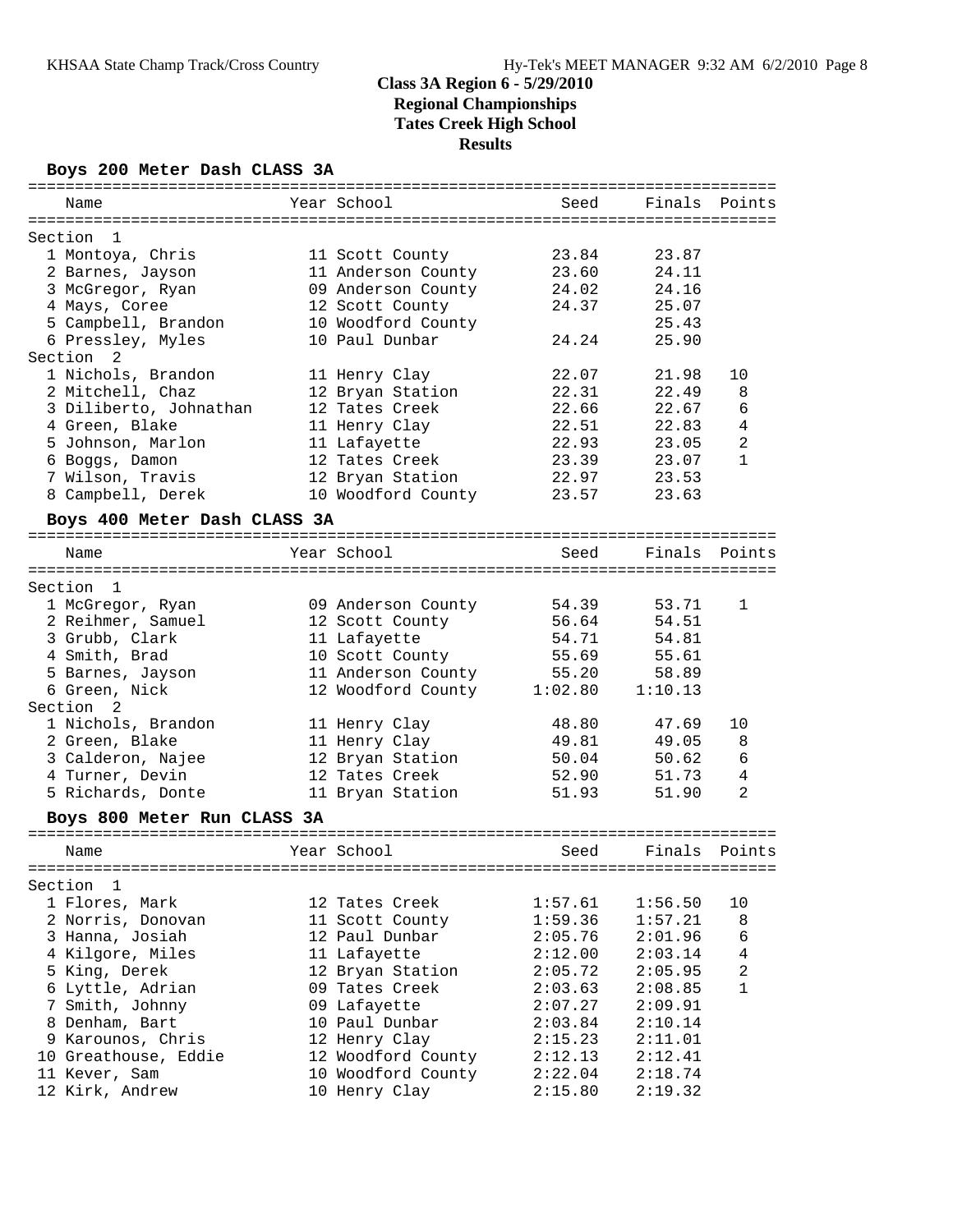#### **....Boys 800 Meter Run CLASS 3A**

| 13 Dillow, Austin   | 10 Anderson County | 2:25.77 | 2:22.56 |
|---------------------|--------------------|---------|---------|
| 14 Gillette, Andrew | 11 Scott County    | 2:14.61 | 2:29.40 |
| 15 Calderon, Najee  | 12 Bryan Station   | 2:02.52 | 2:44.73 |

#### **Boys 1600 Meter Run CLASS 3A**

================================================================================

| Name                  | Year School        | Seed    | Finals  | Points |
|-----------------------|--------------------|---------|---------|--------|
| 1 Flores, Mark        | 12 Tates Creek     | 4:37.70 | 4:34.22 | 10     |
| 2 Weaver, Jud         | 11 Lafayette       | 4:37.00 | 4:34.73 | 8      |
| 3 Lackey, Ouinn       | 12 Paul Dunbar     | 4:49.37 | 4:49.26 | 6      |
| 4 Higginbotham, Woody | 10 Lafayette       | 4:57.00 | 4:54.15 | 4      |
| 5 Gross, Chris        | 10 Henry Clay      | 5:08.80 | 4:56.46 | 2      |
| 6 Williams, Keifer    | 10 Anderson County | 5:06.63 | 4:56.73 |        |
| 7 Kirk, Andrew        | 10 Henry Clay      | 4:58.07 | 4:58.72 |        |
| 8 Greathouse, Eddie   | 12 Woodford County | 5:01.11 | 4:59.17 |        |
| 9 Calvert, Craig      | 11 Tates Creek     | 4:52.75 | 5:02.19 |        |
| 10 Huellemeier, Alex  | 12 Scott County    | 5:19.40 | 5:08.94 |        |
| 11 Squires, Jacob     | 10 Woodford County | 5:14.66 | 5:12.28 |        |
| 12 Lindsey, Jonathan  | 10 Scott County    | 5:15.20 | 5:13.36 |        |
| 13 Dillow, Austin     | 10 Anderson County | 5:02.88 | 5:15.77 |        |
| 14 Ross, Kevin        | 10 Bryan Station   | 4:46.33 | 5:27.21 |        |

#### **Boys 3200 Meter Run CLASS 3A**

================================================================================ Name The Year School Seed Finals Points ================================================================================ 1 Wahl, Rob 12 Paul Dunbar 9:46.77 10:04.82 10 2 Weaver, Jud 11 Lafayette 10:04.63 10:08.94 8 3 Fryar, Michael 12 Henry Clay 10:42.44 10:35.15 6 4 Porter, Zach 11 Tates Creek 10:26.22 10:57.17 4 5 Rathbone, Ben 10 Woodford County 10:41.72 11:05.22 2 6 Higginbotham, Woody 10 Lafayette 10:58.13 11:11.50 1 7 Dillow, Austin 10 Anderson County 11:07.10 11:50.75 8 Williams, Keifer 10 Anderson County 10:55.95 12:13.47 9 Gillette, Andrew 11 Scott County 13:26.96 12:47.56 10 Mulvaney, John 10 Woodford County 13:50.07 -- Lackey, Quinn 12 Paul Dunbar 10:31.61 DNF

#### **Boys 110 Meter Hurdles CLASS 3A**

| Name                 | Year School      | Seed  | Finals Points |                |
|----------------------|------------------|-------|---------------|----------------|
| Section 2            |                  |       |               |                |
| 1 Norris, Dominique  | 11 Scott County  | 15.14 | 15.68         | 10             |
| 2 Livingston, George | 12 Bryan Station | 16.47 | 16.33         | 8              |
| 3 McLimore, Jacob    | 09 Bryan Station | 16.08 | 16.64         | 6              |
| 4 Cole, Ryan         | 10 Henry Clay    | 17.04 | 17.00         | 4              |
| 5 Irons, Charlie     | 12 Paul Dunbar   | 17.56 | 17.39         | $\overline{2}$ |
| 6 Brashear, Hunter   | 10 Henry Clay    | 17.09 | 17.61         |                |
| 7 Barber, Brandon    | 10 Lafayette     | 17.12 | 18.18         |                |
| 8 Cross, Ethan       | 10 Paul Dunbar   | 18.88 | 18.25         |                |
|                      |                  |       |               |                |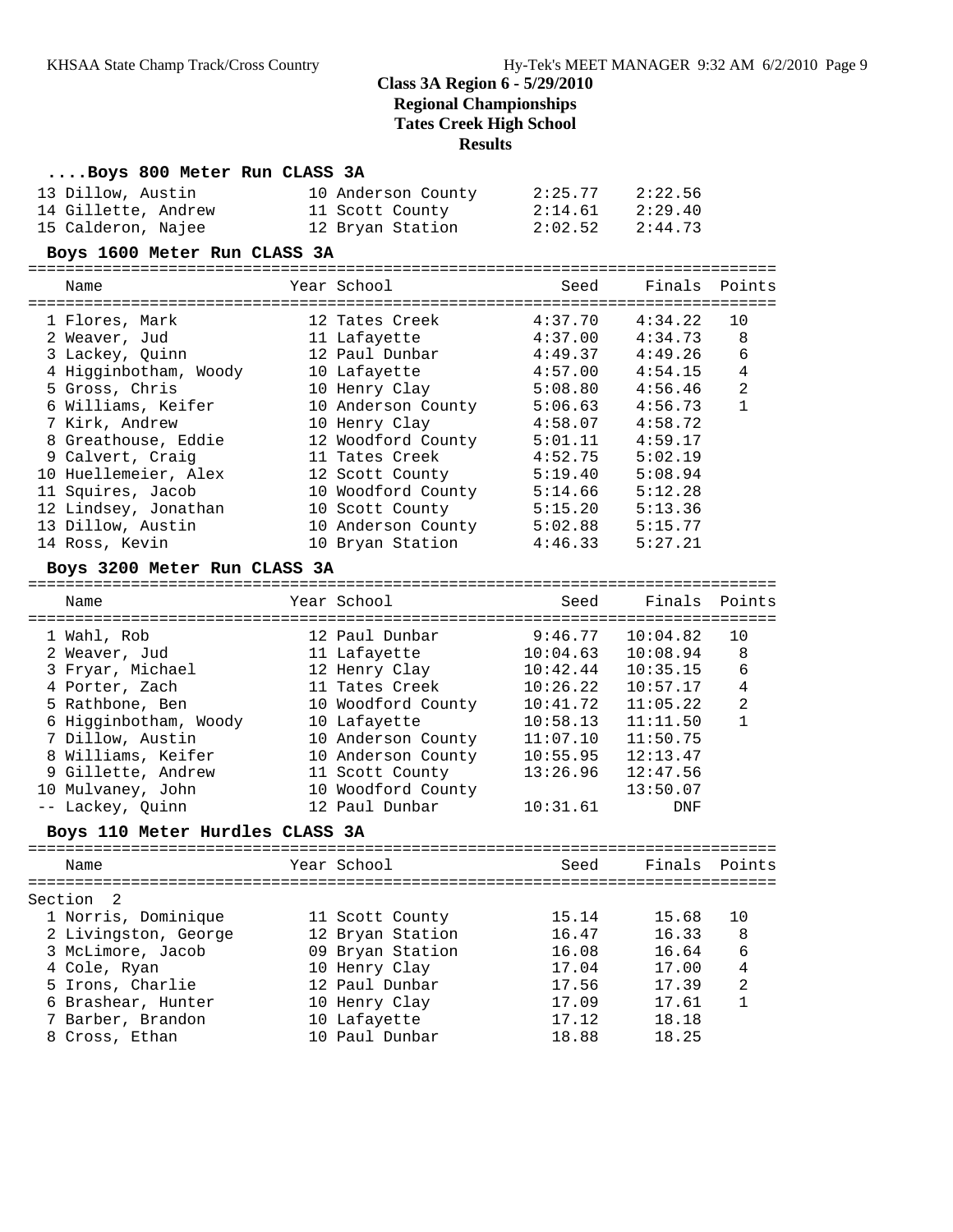### **Boys 300 Meter Hurdles CLASS 3A**

| Name                                     | Year School        |                            | Seed    | Finals  | Points         |
|------------------------------------------|--------------------|----------------------------|---------|---------|----------------|
|                                          |                    |                            |         |         |                |
| Section<br>$\mathbf{1}$<br>1 Allen, Alex | 10 Tates Creek     |                            | 46.92   | 43.98   |                |
|                                          |                    |                            |         |         |                |
| 2 Garcia, Cody                           | 12 Tates Creek     |                            | 46.88   | 45.28   |                |
| 3 Barber, Brandon                        | 10 Lafayette       |                            | 47.45   | 47.18   |                |
| 4 McKee, Sean                            | 10 Woodford County |                            | 49.91   | 48.70   |                |
| Section <sub>2</sub>                     |                    |                            |         |         |                |
| 1 Livingston, George                     | 12 Bryan Station   |                            | 41.34   | 39.79   | 10             |
| 2 Norris, Dominique                      | 11 Scott County    |                            | 41.08   | 40.50   | 8              |
| 3 McLimore, Jacob                        | 09 Bryan Station   |                            | 40.94   | 42.44   | 6              |
| 4 Robinson, Dorian                       | 10 Henry Clay      |                            | 43.90   | 42.46   | $\overline{4}$ |
| 5 Evans, Wade                            | 11 Paul Dunbar     |                            | 43.80   | 43.56   | 2              |
| 6 Irons, Charlie                         | 12 Paul Dunbar     |                            | 44.13   | 43.98   | $\mathbf{1}$   |
| 7 Evans, Jesse                           | 10 Woodford County |                            | 46.33   | 47.20   |                |
|                                          |                    |                            |         |         |                |
| Boys 4x100 Meter Relay CLASS 3A          |                    |                            |         |         |                |
| School                                   |                    |                            | Seed    | Finals  | Points         |
|                                          |                    |                            |         |         |                |
| Section 1                                |                    |                            |         |         |                |
| 1 Tates Creek                            |                    |                            | 43.01   | 42.57   | 10             |
| 1) Bailey, Tyler 11                      |                    | 2) Bassoni, Josh 11        |         |         |                |
| 3) Boggs, Damon 12                       |                    | 4) Diliberto, Johnathan 12 |         |         |                |
| 2 Bryan Station                          |                    |                            | 43.02   | 43.43   | 8              |
| 1) Mitchell, Chaz 12                     |                    | 2) Wilson, Travis 12       |         |         |                |
|                                          |                    | 4) Godfrey, Zephaniah 10   |         |         |                |
| 3) Walker, Reshawn 12                    |                    |                            |         |         |                |
| 3 Henry Clay                             |                    |                            | 43.70   | 43.67   | 6              |
| 1) Brooks, Bo 11                         |                    | 2) Hellard, James 12       |         |         |                |
| 3) Johnson, Tyrelle 12                   |                    | 4) Williams, Jerry 11      |         |         |                |
| 4 Scott County                           |                    |                            | 45.33   | 45.38   | 4              |
| 1) Norris, Donovan 11                    |                    | 2) Franklin, Trey 11       |         |         |                |
| 3) Montoya, Chris 11                     |                    | 4) Sears, Blake 12         |         |         |                |
| 5 Paul Dunbar                            |                    |                            | 46.25   | 46.73   | 2              |
| 1) Demarcus, Justin 12                   |                    | 2) Johnson, Thad 12        |         |         |                |
| 3) Hunter, Michael 12                    |                    | 4) Wood, Tyler 11          |         |         |                |
| 6 Woodford County                        |                    |                            | 48.67   | 49.51   | $\mathbf{1}$   |
| 1) Campbell, Brandon 10                  |                    | 2) Campbell, Derek 10      |         |         |                |
| 3) Watercutter, Randy 12                 |                    | 4) Green, Nick 12          |         |         |                |
| 7 Anderson County                        |                    |                            | 48.29   | 49.70   |                |
|                                          |                    |                            |         |         |                |
| 1) Curtsinger, Blake 10                  |                    | 2) Misheff, Chris 11       |         |         |                |
| 3) Morgan, Ross 12                       |                    | 4) Updike, John 12         |         |         |                |
| Boys 4x200 Meter Relay CLASS 3A          |                    |                            |         |         |                |
|                                          |                    |                            |         |         |                |
| School                                   |                    |                            | Seed    | Finals  | Points         |
| 1 Henry Clay                             |                    |                            | 1:29.45 | 1:28.74 | 10             |
| 1) Williams, Jerry 11                    |                    | 2) Green, Blake 11         |         |         |                |
|                                          |                    | 4) Nichols, Brandon 11     |         |         |                |
| 3) Hellard, James 12<br>2 Tates Creek    |                    |                            | 1:30.73 |         |                |
|                                          |                    |                            |         | 1:29.60 | 8              |
| 1) Bassoni, Josh 11                      |                    | 2) Boggs, Damon 12         |         |         |                |
| 3) Diliberto, Johnathan 12               |                    | 4) Kadel, Jacob 12         |         |         |                |
| 3 Bryan Station                          |                    |                            | 1:29.25 | 1:29.86 | 6              |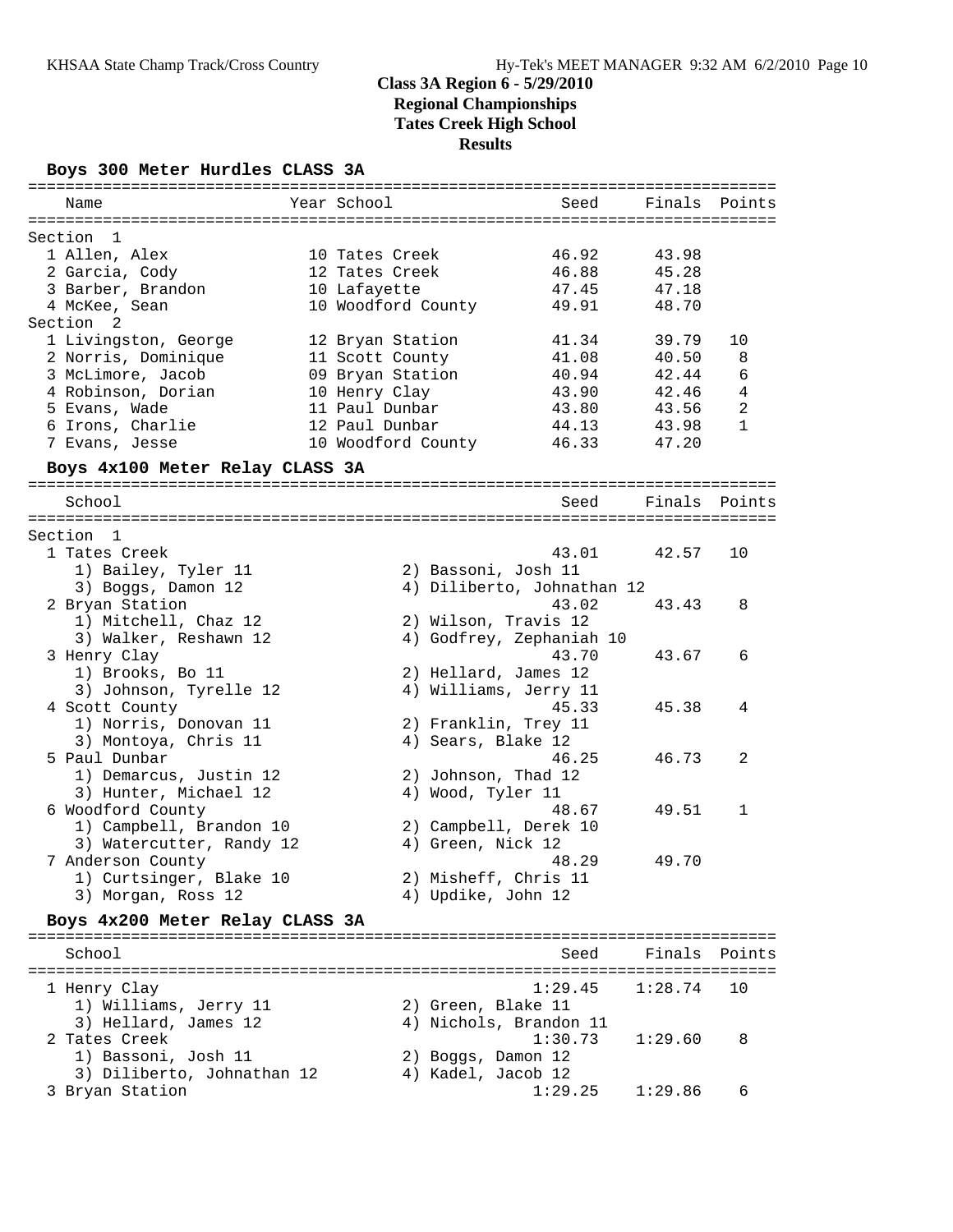### **....Boys 4x200 Meter Relay CLASS 3A**

| 1) Wilson, Travis 12    | 2) Walker, Reshawn 12  |         |                |
|-------------------------|------------------------|---------|----------------|
| 3) Richards, Donte 11   | 4) Mitchell, Chaz 12   |         |                |
| 4 Anderson County       | 1:35.72                | 1:35.92 | $\overline{4}$ |
| 1) Barnes, Jayson 11    | 2) Misheff, Chris 11   |         |                |
| 3) Ratliff, Ryan 11     | 4) McGregor, Ryan 09   |         |                |
| 5 Woodford County       | 1:39.93                | 1:36.62 | - 2            |
| 1) Campbell, Brandon 10 | 2) Campbell, Derek 10  |         |                |
| 3) Carney, James 12     | 4) Evans, Jesse 10     |         |                |
| 6 Paul Dunbar           | 1:35.71                | 1:37.98 | $\overline{1}$ |
| 1) Hanna, Josiah 12     | 2) Wood, Tyler 11      |         |                |
| 3) Hunter, Michael 12   | 4) Demarcus, Justin 12 |         |                |
| 7 Scott County          | 1:35.70                | 1:39.67 |                |
| 1) Allen, Isaac 11      | 2) Franklin, Trey 11   |         |                |
| 3) Montoya, Chris 11    | 4) Griskell, Alex 12   |         |                |

#### **Boys 4x400 Meter Relay CLASS 3A**

================================================================================ School Seed Finals Points ================================================================================ 1 Henry Clay 3:25.24 3:21.88 10 1) Green, Blake 11 2) Johnson, Branden 12 3) Nichols, Brandon 11 4) Williams, Jerry 11 2 Bryan Station 3:26.06 3:25.41 8 1) Richards, Donte 11 2) Livingston, George 12 3) Calderon, Najee 12 4) Godfrey, Zephaniah 10 3 Tates Creek 3:29.30 3:31.95 6 1) Bailey, Tyler 11 2) Flores, Mark 12 3) Lyttle, Adrian 09 (4) Turner, Devin 12 4 Paul Dunbar 3:37.33 3:34.85 4 1) Pressley, Myles 10 2) Johnson, Lamont 11 3) Evans, Wade 11 (4) Hanna, Josiah 12 5 Scott County 3:35.90 3:35.24 2 1) Norris, Dominique 11 2) Norris, Donovan 11 3) Reihmer, Samuel 12 (4) Favron, Cell 09 6 Anderson County 3:58.60 3:59.86 1 1) Barnes, Jayson 11 2) Ratliff, Ryan 11 3) Curtsinger, Blake 10 (4) McGregor, Ryan 09 7 Woodford County 3:51.63 4:13.85 1) Green, Nick 12 2) McKee, Sean 10 3) Kever, Sam 10 4) Greathouse, Eddie 12 **Boys 4x800 Meter Relay CLASS 3A** ================================================================================ School Seed Finals Points

================================================================================

2 Tates Creek 8:29.38 8:21.49 8

3 Bryan Station 8:24.47 8:30.63 6

 1) Denham, Bart 10 2) Hanna, Josiah 12 3) Lackey, Quinn 12 (4) Wahl, Rob 12

 1) Flores, Mark 12 2) Calvert, Craig 11 3) Porter, Zach 11 (4) Lyttle, Adrian 09

 1) King, Derek 12 2) Calderon, Najee 12 3) Ross, Kevin 10 4) Guerrier, Desny 12

8:23.05 8:15.78 10<br>2) Hanna, Josiah 12<br>4) Wahl, Rob 12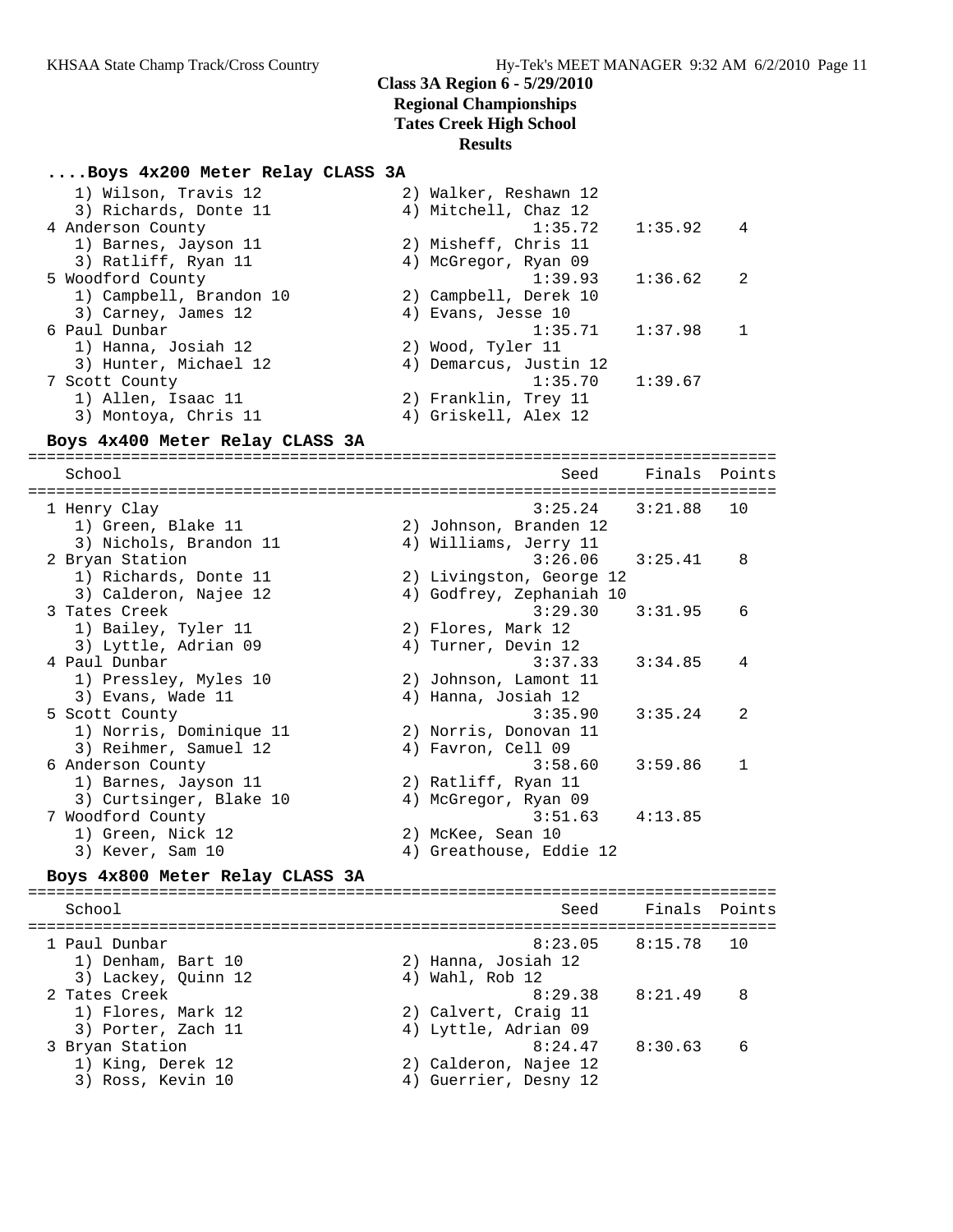### **Class 3A Region 6 - 5/29/2010 Regional Championships**

**Tates Creek High School**

### **Results**

#### **....Boys 4x800 Meter Relay CLASS 3A**

| 4 Scott County         | 8:57.95                 | 8:46.46 | 4   |
|------------------------|-------------------------|---------|-----|
| 1) Gillette, Andrew 11 | 2) Huellemeier, Alex 12 |         |     |
| 3) Reihmer, Samuel 12  | 4) Lindsey, Jonathan 10 |         |     |
| 5 Henry Clay           | $8:46.32$ $8:52.58$     |         | -2. |
| 1) Karounos, Chris 12  | 2) Gardner, Hayes 11    |         |     |
| 3) Kirk, Andrew 10     | 4) Fryar, Michael 12    |         |     |
| 6 Woodford County      | 9:13.81                 | 9:40.16 |     |
| 1) Mulvaney, John 10   | 2) Squires, Jacob 10    |         |     |
| 3) Kever, Sam 10       | 4) McKee, Sean 10       |         |     |
| 7 Anderson County      | 9:39.80                 | 9:54.45 |     |
| 1) Howard, Cody 12     | 2) Willoughby, Mason 11 |         |     |
| 3) Beasmore, Nick 11   | 4) Dillow, Austin 10    |         |     |
|                        |                         |         |     |

#### **Boys High Jump CLASS 3A**

================================================================================ Name The Year School Seed Finals Points ================================================================================ Flight 1 1 Ratliff, Ryan 11 Anderson County 6-07.00 J6-06.00 6 XXXX 1 Johnson, Lamont 11 Paul Dunbar 6-01.00 J6-06.00 8 Jump Off 1 Sloan, Jordan 12 Anderson County 6-06.00 6-06.00 10 Jump Off 4 Carney, James 12 Woodford County 6-02.00 6-00.00 4 5 Barber, Cameron 12 Lafayette 5-08.00 J5-08.00 XX 5 Pressley, Myles 10 Paul Dunbar 6-00.00 5-08.00 1.50 X 5 Duncan, Tre 10 Bryan Station 5-10.00 5-08.00 1.50 X

## 8 Jackson, Jordan 12 Tates Creek 5-04.00 J5-06.00 XX 8 Garcia, Cody 12 Tates Creek 5-04.00 5-06.00 -- Ford, Avery 10 Scott County 5-06.00 NH

### **Boys Pole Vault CLASS 3A**

================================================================================ Name The Year School Seed Finals Points ================================================================================ 1 Brown, Patrick 11 Woodford County 11-06.00 11-09.00 10 2 Huster, Eric 11 Woodford County 11-00.00 11-06.00 8 3 Salyers, Donoven 09 Scott County 10-06.00 J10-06.00 4 X 3 Garcia, Cody 12 Tates Creek 11-00.00 J10-06.00 2 XX 3 Mink, Brandon 11 Paul Dunbar 10-00.00 10-06.00 6 6 Banks, Darrell 10 Henry Clay 10-06.00 9-06.00 1 XX 6 Reihmer, Joel 11 Scott County 9-06.00 J9-06.00 XXX 8 Drummer, David 11 Anderson County 9-06.00 9-00.00

#### **Boys Long Jump CLASS 3A**

================================================================================

-- Wood, Tyler 11 Paul Dunbar 11-00.00 NH

| Name              | Year School      | Seed         | Finals Points |          |          |
|-------------------|------------------|--------------|---------------|----------|----------|
| 1 Hellard, James  | 12 Henry Clay    | $21 - 09.50$ | $20 - 07.00$  | 10       |          |
| 2 Duncan, Tre     | 10 Bryan Station | $20 - 03.50$ | $20 - 03.00$  | 8        |          |
| 3 Pressley, Myles | 10 Paul Dunbar   | $21 - 05.00$ | $20 - 00.50$  | 6        |          |
| 4 Mays, Coree     | 12 Scott County  | $20 - 00.50$ | $19 - 08.00$  | 4        |          |
| 5 Shaffer, Jake   | 11 Scott County  | $20 - 05.00$ | $19 - 05.50$  | 2        |          |
| 6 Walker, Reshawn | 12 Bryan Station | $21 - 09.00$ | $19 - 03.00$  |          | $19 - 3$ |
| 6 Bassoni, Josh   | 11 Tates Creek   | $21 - 01.00$ | $J19-03.00$   | $19 - 0$ |          |
|                   |                  |              |               |          |          |